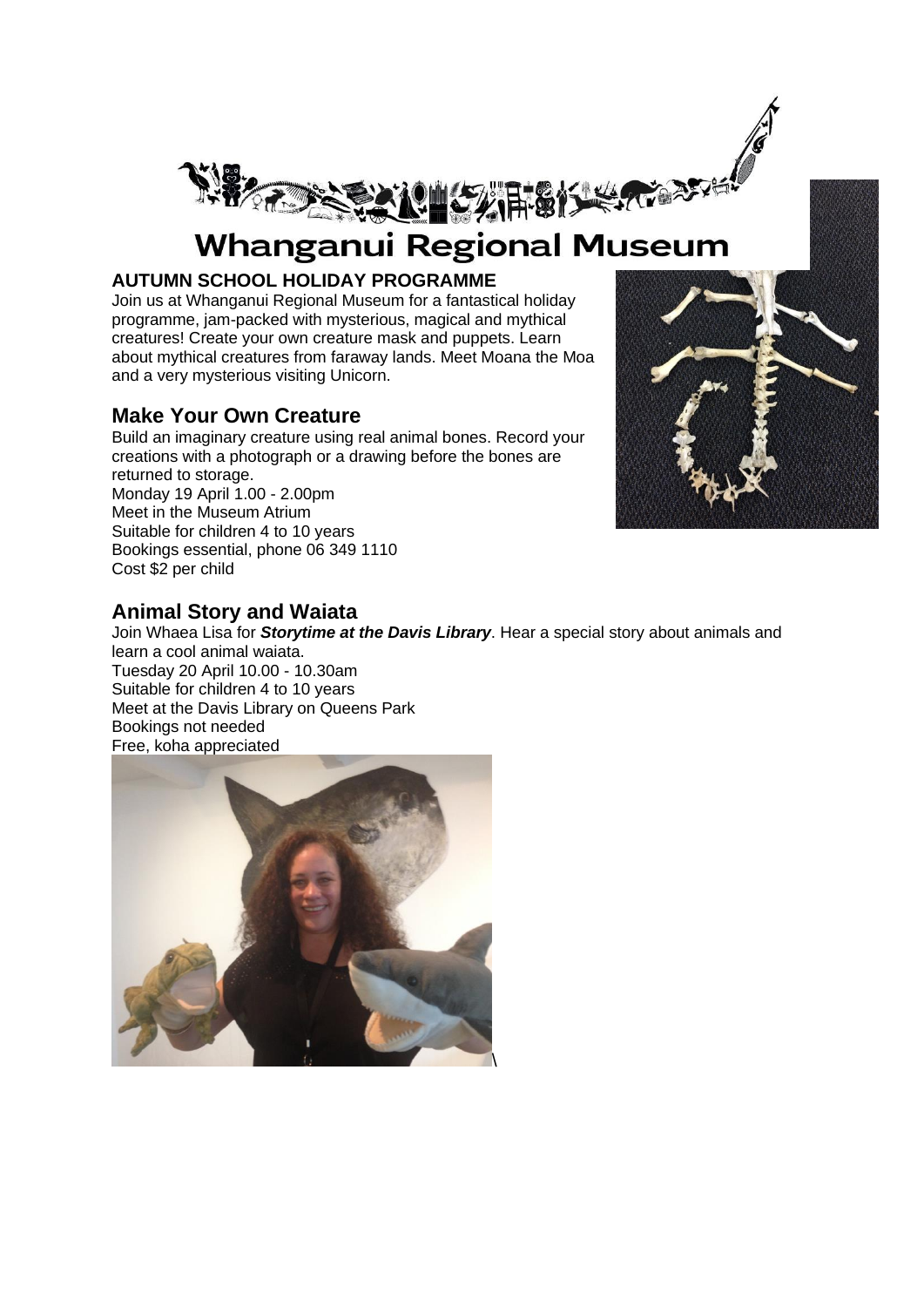## **Night at the Museum: Mysterious, Mythical and Magical Creatures**

Come to a fun-filled family event at the Museum and enjoy a guided night-time tour of our animal show *Teeth, Talons & Taxidermy*. Meet some special mysterious creatures. Wear a magical creature costume or your animal onesie, or bring along your own mythical toy. Join Wen Xiong from *Wen's Story Den* for a story about dragons, using traditional Chinese shadow puppets. Hear Lisa Reweti, Museum Programmes Presenter, retell a Māori taniwha story. Explore the Museum after dark and solve rhyming riddles. Remember to bring your torch and your grownup. Warm up afterwards with hot chocolate and marshmallows.

Wednesday 21 April, 6.00 - 8.00pm Meet in the Museum Atrium Best suited to children 4 to 10 years All children must be accompanied by an adult Bookings not needed Free, koha appreciated Bring your camera!



## **Museum Tour for Kids**

Join Whaea Lisa for an exciting tour around the Museum. Thursday 22 April 1.00 - 2.00pm Meet in the Museum Atrium Suitable for children 4 to 10 years Bookings essential, phone 06 349 1110 Free, koha appreciated





# **Poppy Making for ANZAC Day**

Come into the Museum and make a remembrance poppy. Make a red ANZAC poppy to remember soldiers who served in the New Zealand armed forces, a purple poppy to remember the dogs and horses who went to war, or a white peace poppy to remember the conscientious objectors. Friday 23 April 1.00 - 2.00 pm

Meet in the Museum Atrium Suitable for ages 5 and over Bookings essential, phone 06 349 1110 Free, koha appreciated

# **Paper Planes**

Come into the Museum and make an awesome authentic aerodynamic paper plane! Monday 26 April 1 - 2pm

Suitable for ages 5 and over

Bookings essential. Phone 06 349 1110 Free, koha appreciated